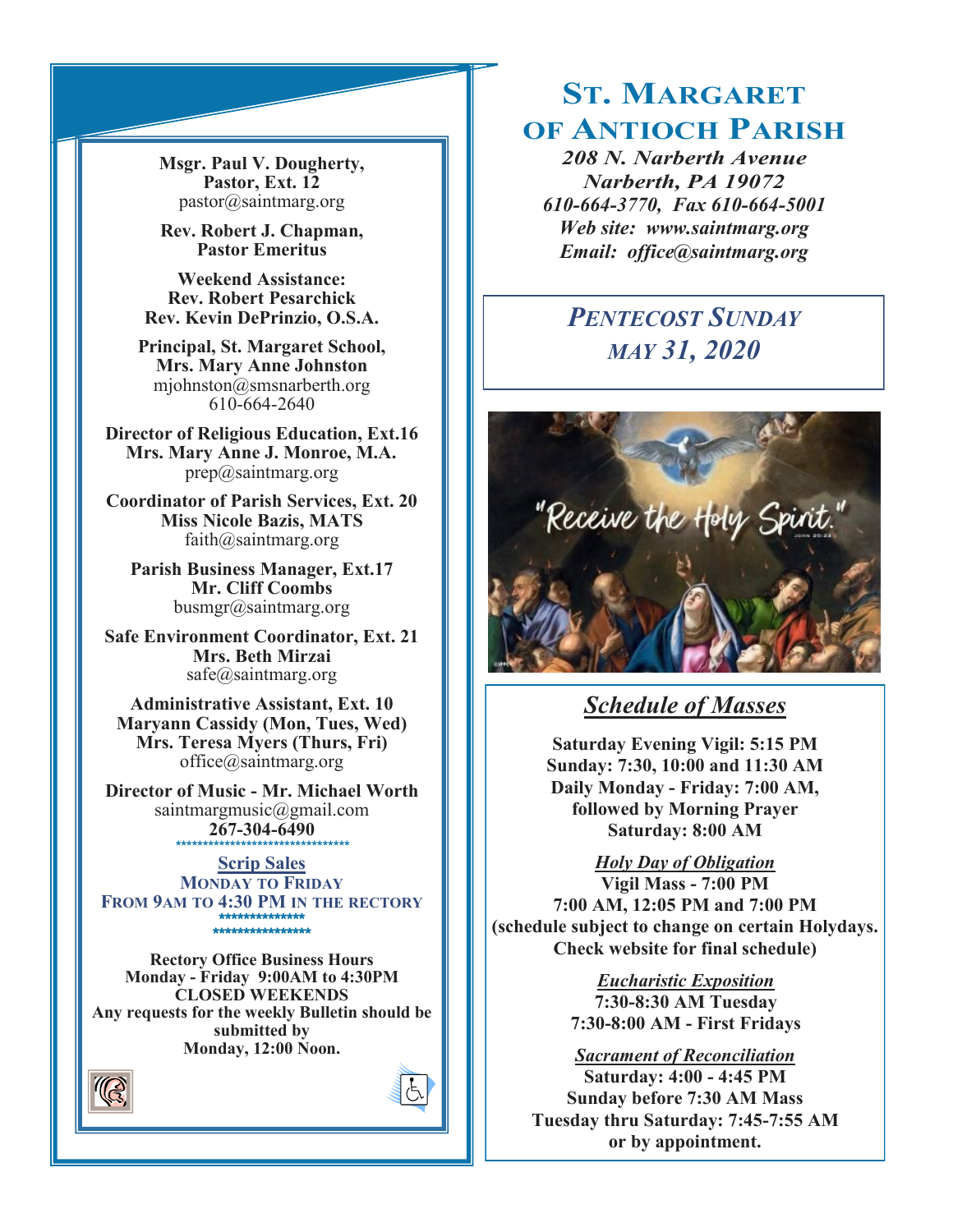#### *PENTECOST SUNDAY*

#### *Reflection by Rev. Leonard N. Peterson*

 I have never won a big prize in a chance contest. Small ones, yes, but nothing really exciting such as you see from time to time on TV. But you can bet that if I ever did, I'd show it.

 Those thoughts came to me after reading this weekend's Readings. I can easily imagine the faces of the Apostles in those Pentecost scenes. Chronologically, the Gospel section happens first. It is the evening of the first Easter, and the dejected and frightened Eleven are suddenly stunned to see their Master fully alive and glowing with an enhanced appearance. Not only that they hear His familiar voice wish them peace. No scolding. No reminding them of their disappearance from the crucifixion scene. He even lets them see for themselves the scars left on Him from the ordeal of the crucifixion. Their eyes must have widened; their brows furrowed; mouths agape; their whole bodies experiencing shock and relief at the same time. "He is alive!" they think, "and we know for sure that He was truly dead!"

 Only days later, their faces again reflected fear and wonder when the wind roared and there appeared tongues of fire above their heads. But they also felt a surge of confidence within themselves. When they later started to preach, they were equally amazed to see that everyone in a mixed crowd understood what they said!

 All of this sounds too good to be true as we hear about it again this Pentecost Sunday centuries later. Right now, this pandemic may have loosened our grip on optimism. Made us battered and bruised by statistics. Annoyed by facemasks and false distances from each other. Anyway, we have not experienced tongues of fire overhead or anything like it in the time since. Don't be too sure.

 Have we not at least felt a touch of that fire when we know that we have helped lead someone to embrace the faith? Have we not been happily surprised when a complete stranger to the faith understands what we are taking about as we explain a teaching of our Church, and see them nod in appreciation? There is a certain deep joy in hearing a person suddenly acknowledging Jesus as their Lord and Savior, is there not? These are wonderful happenings not to be ignored. We're actually watching the Holy Spirit at work.

 Jesus is truly alive, and the sending of His Holy Spirit still lasts beyond our generation. This current time of testing we have endured since last winter will certainly produce lessons to be learned. But we will always have our own unique mission to make our risen Lord known. It's our turn to be His Apostles for our time and place, always remembering a simple truth: that you and I can preach a better sermon with our lives than with our lips. Happy Pentecost!

> **HELPING OTHER PEOPLE IN EMERGENCY Suspended until further notice.**

# **Mass Intentions**

**MONDAY, June 1 7:00 AM Annie Woo**

**TUESDAY, June 2 7:00 AM Gene S. Wentling**

**WEDNESDAY, June 3 Kathleen Rodden** 

**THURSDAY, June 4 7:00 AM John Mc Laughlin**

**FRIDAY, June 5 7:00 AM Kathleen Rodden**

**SATURDAY, June 6 8:00 AM Robert Miles**

**Until further notice from Archbishop Pérez, Msgr. Dougherty will celebrate weekday and Saturday morning Masses privately for the requested intentions. The Masses are livestreamed on saintmarg.org and our Facebook page.**



**THE WEEK OF MAY 31, 2020 THE SANCTUARY CANDLE WILL BURN IN MEMORY OF GEORGE H. PAHLER.**

**Msgr. Dougherty offers a Mass each Sunday for all the parishioners and for those enrolled in the church memorial fund.**

|   | 7,398 |
|---|-------|
| S | 665   |
| S | 3,088 |
| S | 3,645 |
|   | 118   |
|   |       |

**The Weekend of May 26, 2019: \$7,012**

**Collection for Ascension Thursday: \$415**

**Easter Collection 2020: \$41,822 Easter Collection 2019: \$38,331**

**I sincerely thank you for continuing to live faithful stewardship. God bless you and your families.** *Msgr. Dougherty*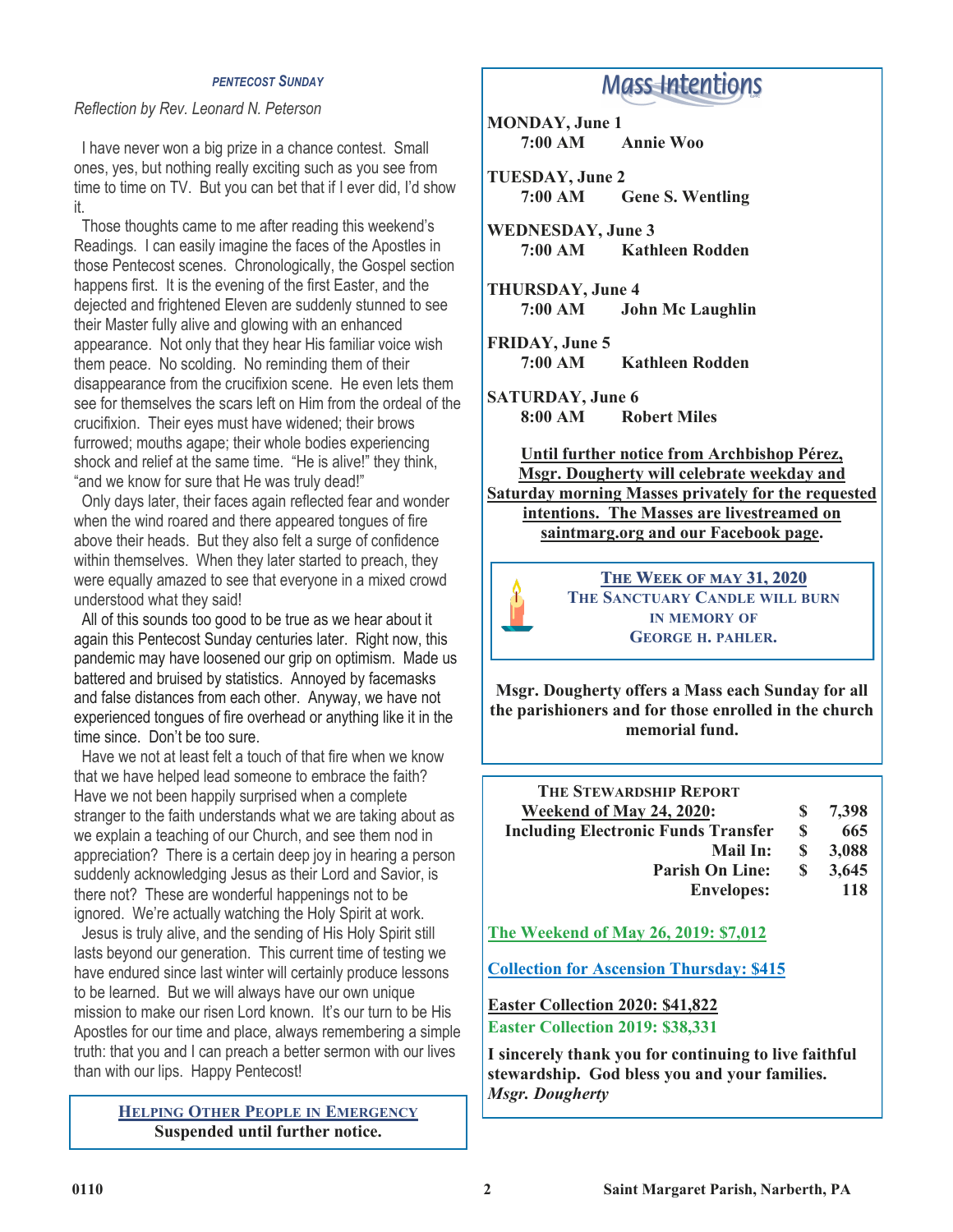#### Parish Theme for 2019 - 2020 The Family: a Communion of Life and Love

#### **From the Pastor**

**Pentecost Sunday** – This Sunday marks the end of the fifty days of the Easter Season. We celebrate the outpouring of the Holy Spirit upon the apostles that enabled them to fearlessly preach the Gospel and draw people to faith in Jesus Christ. The coming of the Holy Spirit at Pentecost was the fruit of the passion, death, resurrection and ascension of Jesus. The Spirit comes to draw us into union with Christ and one another in the Church. Pentecost is referred to as the birthday of the Church because of the great number of believers that resulted from the preaching of the apostles. Jesus instituted the Church as the means by which he would pour forth his saving grace and the power of the Spirit upon us. We lift up our hearts in thanks today for the wonders of God's love in sending the Spirit upon us and bestowing on us the gift of the Church, the community of believers, by which the faith of the apostles and the redemptive power of Christ is passed on to his people.

**Synopsis of the Zoom Virtual Parish Pastoral Council Meeting on May 13** – (Members are: Msgr. Dougherty; Nicole Bazis; Bess Combs-Chmielewski; Lauren DeMaio; George Gazella; Marybeth Hagan; Robert McCairns; Mary Anne Monroe; Martha Ortiz; Monica Romeo; Teresa Albers; and April Gordon) - 1) Announcements and Reports: a) Nicole reported on the Livestreaming of the Masses. The system has been working well and the number of viewers has been good. Palm Sunday and Easter Sunday had particularly high viewership. Daily Masses are averaging about 150 views, and Sunday Masses about 400 views. b) Regarding Parish Finances, there has been a loss of some school income from the cancellation of our fundraiser Maggie's Pub and the end of the before-and-after School Cares Program. We have continued to pay all our employees and did receive a loan from the government as part of the Paycheck Protection Program. We are currently reviewing the government guidelines to determine how much of the loan can be forgiven. After the third quarter, the projection for this fiscal year was, regarding operating expenses, that the School would break even and the Parish would finish \$75,000 in the black. This money would be used for capital expenses. c) Regarding capital expenses, projects to repair the sidewalks of the Church and School, as well as to better manage the water runoff from the back parking lot, and to reseal both the front and back parking lots will be done in June. Plans for refurbishing the Antioch Annex have been put on hold. Plans to move the baptismal font and to pull up the carpet in the sanctuary and restore the floor will proceed this summer. 2) We discussed current restrictions on Church gatherings, and plans for reopening the Church for public Masses when the permission is granted. We also discussed possible scenarios for School and PREP in the fall. 3) Some members of the Council have served for many years. Monsignor will approach some parishioners over the summer to see if any are interested in serving on the Council. 4) Nicole is working on plans for sending out a Parish newsletter on occasion. 5) Plans for a Parish Social in the fall are on hold until we see what happens with the restrictions surrounding the pandemic. 5) The Meeting closed with a prayer. We will meet again in September. **Seminarian and Priest** - Father Anthony Cossavella, a priest of the Archdiocese and a friend of mine, is on a temporary health leave and is currently residing at our rectory. I am glad to be able to offer him our hospitality. Also, Kenneth Omeke, who is a native of Nigeria and currently a seminarian studying for the Archdiocese of Philadelphia, has been assigned to our Parish for a summer internship experience. He will be with us from June 6 to August 2. I am grateful that he will be among us this summer and extend to him a heartfelt welcome.

**Church Teaching: The Holy Spirit and the Church** – Because the Holy Spirit is the anointing of Christ, it is Christ, who as head of the Body, pours out the Spirit among his members to nourish, heal, and organize them in their mutual functions, to give them life, send them to bear witness, and associate them to his self-offering to the Father and to his intercession for the whole world. Through the Church's sacraments, Christ communicates his Holy and sanctifying Spirit to the members of his Body. (from the Catechism of the Catholic Church)

**Spiritual Thought** – Go and find Jesus when your patience and strength give out and you feel alone and helpless. Say to him: "Jesus, you know exactly what is going on. You are all I have, and you know all. Come to my help." And then go and don't worry about how you are going to manage. That you have told God about it is enough. He has a good memory. (St. Jeanne Jugan)

**A Little Humor** – The pastor liked to lightheartedly quiz young first communicants during their first communion Mass. "What do you have to do to get to heaven?" he asked. A dozen seven- and eight-year-olds contemplated their shoelaces, but Molly raised her hand confidently. "Die!" she declared.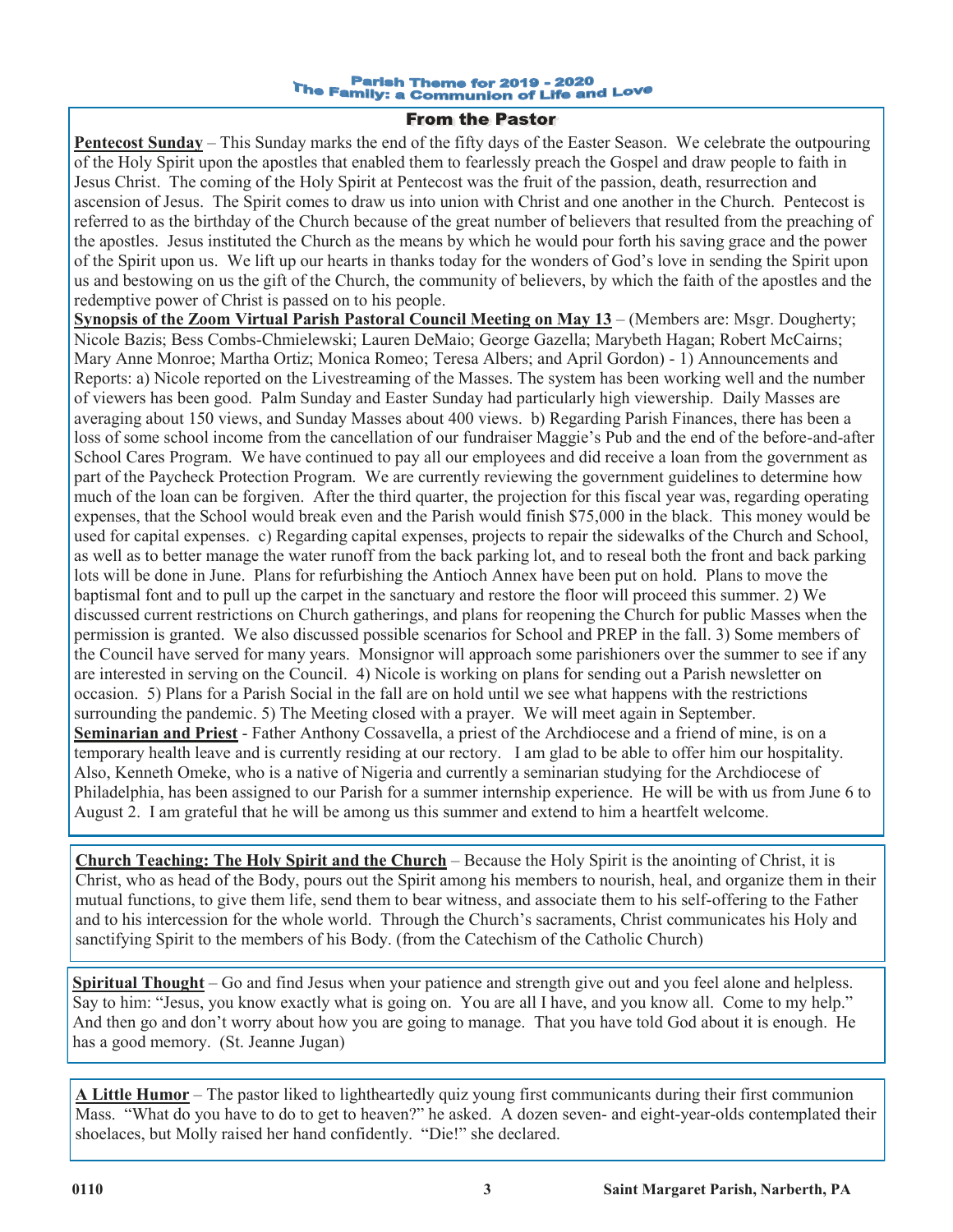# **St Margaret School**

# **Capt'n Chucky's Pick up**

If you placed a Capt'n Chucky's order with St Margaret School see below for date and pick up.

**Pick up: Thursday June 4th. Time: 4-6 pm**

**Location: Jim and Kathleen Hocker's Home** 608 Manor Road

Penn Valley PA 19072

For questions: Contact Kathleen 610-888-6670 or email [hh4sale@aol.com.](mailto:hh4sale@aol.com)



# **Concert July 29, 2020 at 7 PM**

Camp open to boys and girls, ages 7-15. This is a unique musical experience which includes an introduction to sacred repertoire, vocal breathing techniques, vowel formation, choral tone, sight signing, and music theory. Last year, 52 choristers joined us. Don't miss this amazing experience! For more information, visit: www.cathedralphila.org/

**Online Giving** - Saint Margaret Parish<sup>3</sup> Giving Parish has arranged a convenient and secure method of online giving. You can set up all your second collections in advance. Create or login to your Parish Giving account by going to the Parish website and clicking on the logo at the lower right or [https://tinyurl.com/StMargGiving.](https://tinyurl.com/StMargGiving)

*This is an easy way to continue to support your parish during the COVID-19 pandemic. Thank you!*



# **Tax Information for 2019**

**TAXE** To properly claim your donations to the **Church, the IRS may require a donation receipt.** To request your information go here **http:// tinyurl.com/stmargtax** or contact the rectory during normal business hours, 610-664-3770.



*St. Margaret's church is open for private prayer from 7:30 AM to 4 PM, Monday through Saturday, and 7:30 AM to 2 PM on Sunday*.



Thank you for your recent generous donation of \$500 to Mercy Hospice. Please accept our grateful appreciation on behalf of the women and children who reside with us at

Mercy. If they had the opportunity to do so, each one would surely express heartfelt thanks for the difference that your support of our mission makes *in empowering them and lifting their spirits.*

 Mercy Hospice has been a lifeline of support and compassionate service for women in crisis who became homeless because of substance abuse and addiction. Mercy continues to be one of the only recovery house programs in the city where women can stay with their young children. With your

vital assistance, we are able to offer life-sustaining services to these women: hot meals seven days a week, shelter, clothing, educational programming, recovery support, and case management.





*If you or someone you know is curious about religious life, visit www.sistersofmercy.org***.**

# *A Summer Week-long Catholic Family Retreat*

**Marianist Family Retreat Center Cape May Point, NJ**



Retreat weeks start each Monday beginning June 22 through the end of August.

**July 13 -18 - Special Single-Parent Family Week** Scheduled recreation and free time with ocean swimming are part of all family retreats. The beach is only 1/2 block from our house. For more information, call 609-884-3829, email mfrc@capemaymarianists.org, visit us at www.capemaymarianists.org, or call 609-884- 3829.



**The 2021 Mass Book** will open Tuesday, June 2. Please prepare a list of your announced Masses and send via US mail, email to office@saintmarg.org, or leave in the inbox on the porch. We will do our best to accommodate your preferred dates.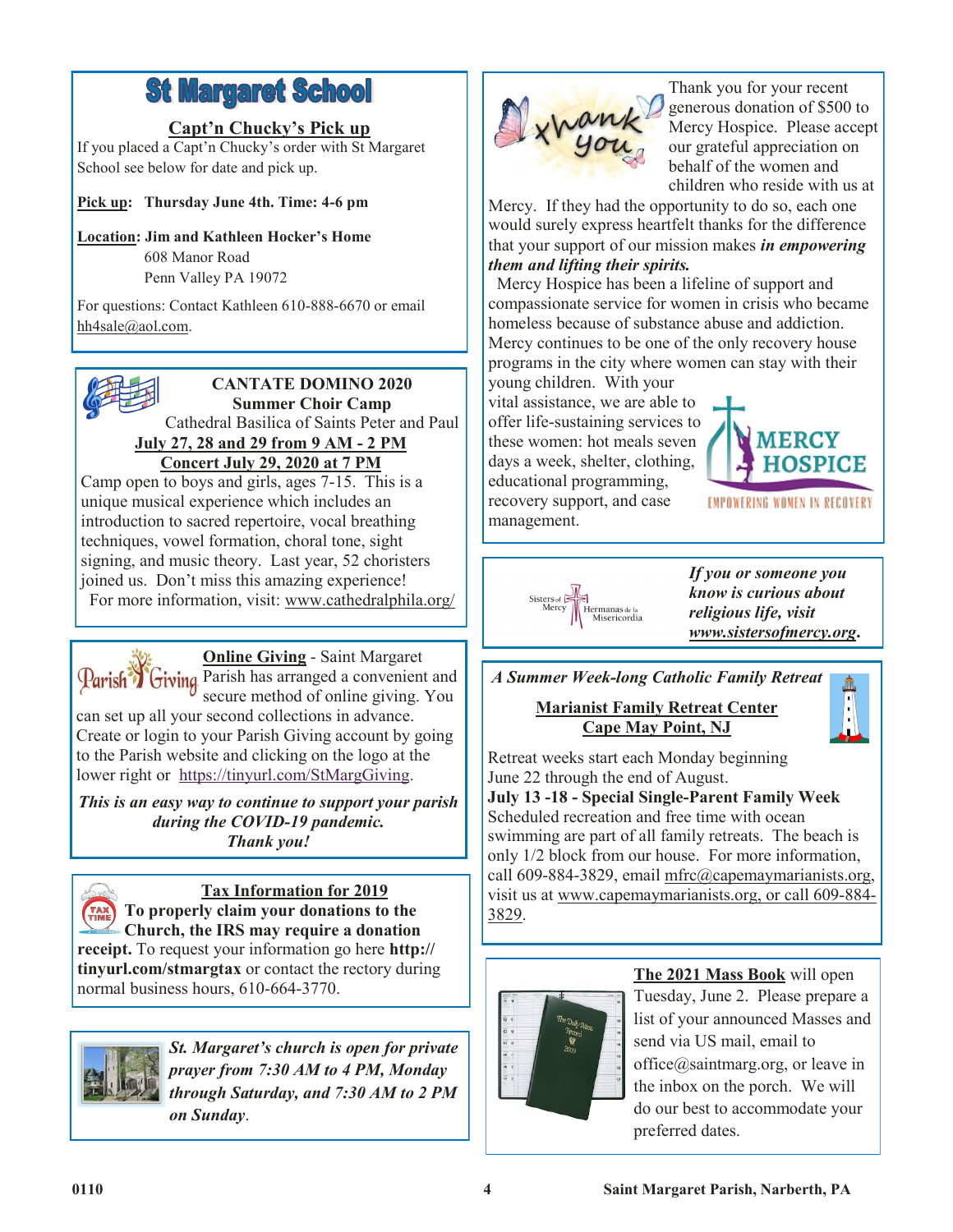

Please remember in your prayers the souls of Rev. Joseph J. Zingaro and Rev. Francis J. Gramigna who recently passed away. May they rest in peace and their loved ones be comforted.



*A Prayer to Combat the Coronavirus Pandemic*

Most Merciful and Triune God, We come to You in our weakness. We come to You in our fear. We come to You with trust. For You alone are our hope. We place before You the disease present in our world. We turn to You in our time of need.

Bring wisdom to doctors. Give understanding to scientists. Endow caregivers with compassion and generosity. Bring healing to those who are ill. Protect those who are most at risk. Give comfort to those who have lost a loved one. Welcome those who have died into Your Eternal Home.

> Stabilize our communities. Unite us in our compassion. Remove all fear from our hearts. Fill us with confidence in Your care.

> > Jesus, I trust in You. Jesus, I trust in You. Jesus, I trust in You.



**Lankenau Ministry** is suspended until further notice. On March 17, 2020, Archbishop Pérez stated, "**In conjunction with directives already in force in hospitals and institutions, all visits to** 

**the sick with Holy Communion, including in private homes, by priests, deacons, and extraordinary ministers of Holy Communion are suspended. In such instances, only priests will be available to celebrate the Sacraments for those in immediate danger of death.**

*Nightly Rosary to End Coronavirus* Each night at 8:00 PM, the Office for the New Evangelization is hosting an online **Rosary Campaign** for an end to the



Coronavirus at **phillyevang.org/rosary/**. This Rosary will continue nightly until it's no longer needed!



#### **Project Rachel: Healing after Abortion Peace Starts Here**

*Prayer - Jesus, Healer of Wounds and Source of Mercy, your hands* 

*embrace and welcome little*  Peace starts here *children. As we look on your* 

*hands painfully nailed to the cross, extend your Divine Mercy to the tens of millions of women and men in our nation who are wounded from their participation in abortions. Help us as a Church to recognize the unique pain that abortion brings to individuals, families and our society. May the wounds of your hands on the Cross remind us each day of your steadfast love for us as we seek to build a culture of life and be faithful instruments of your hope and healing*. Project Rachel is a collaboration of The Office for Life and Family and Catholic Social Services. For more information, call 1-844-772-2435 or email ProjectRachel@chs-adphila.org.



# **DO YOU KNOW YOUR**  Philadelphia **TRIBUNAL?**

The Tribunal is available to help people who have experienced divorce and who may wish to remarry in the Catholic Church.

 When a divorce occurs, the Catholic Church always seeks to balance two realities. One is the durable bond of marriage. This is God's law. On the other hand, the Church is concerned about the spiritual welfare of the people involved. Even though a Catholic marriage was celebrated, perhaps there was some deficiency in the consent of the parties involved regarding intentions, understanding or ability. The annulment procedure addresses these circumstances.

 If you are divorced and want to marry in the Church, or remarried outside the Catholic Church, please find us on the web at archphila.org under the "How Do I" tab.

**Metropolitan Tribunal, 222 North 17th Street Philadelphia, PA 19103 (215) 587-3750**